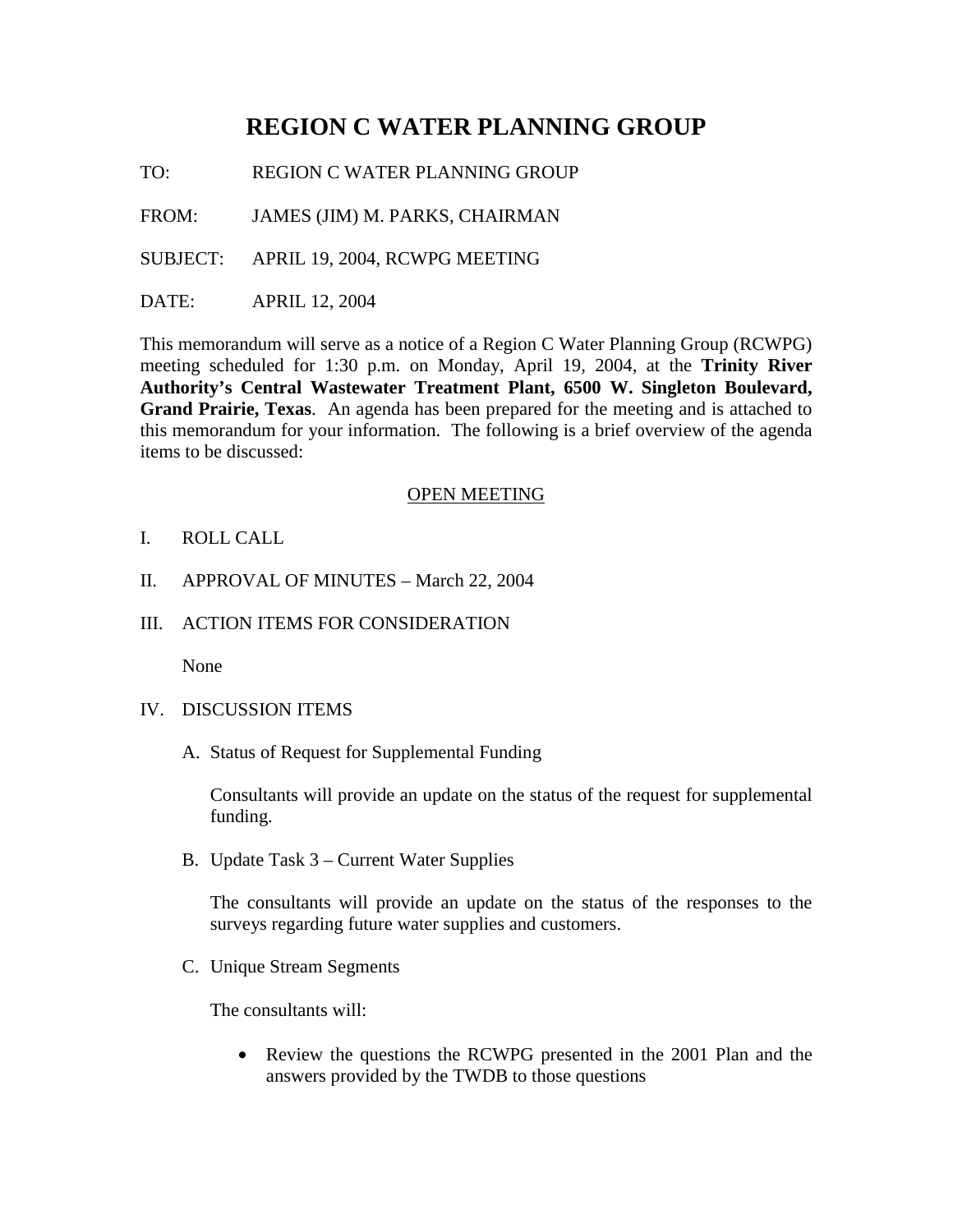- Discuss any other questions that have been raised with regards to the designation of unique stream segments
- Discuss what other regional water planning groups are doing with regards to recommending the designation of unique stream segments.

The Texas Parks and Wildlife Department will make a presentation answering questions previously posed by the RCWPG.

D. Water Management Strategies

Consultants will discuss:

- Water management strategies related to voluntary redistribution of water resources
- Voluntary subordination of existing water rights
- Yield enhancement
- Drought management measures
- Water quality improvement.

Consultants will include a list of potentially feasible projects that are related to these categories. Consultants will seek approval of these items at the Region C Water Planning Group meeting scheduled in May.

E. Update on Water Conservation and Reuse Tasks

The consultants will provide copies of the draft neighborhood study report.

F. Public Participation

Consultant will provide information on updated press materials.

G. Summary of Speaker Comments to RCWPG at March 22 RCWPG Meeting

This will be emailed prior to the meeting.

H. Update on Overall Status and Next Steps

The consultants will update the RCWPG on the overall status of the Region C plan and the steps they will be taking in the near future.

## V. OTHER DISCUSSION

- A. Updates from the Chair
	- 1. Update on Statewide Water Conservation Task Force
	- 2. Update on Regional Water Planning Group Chair Conference Call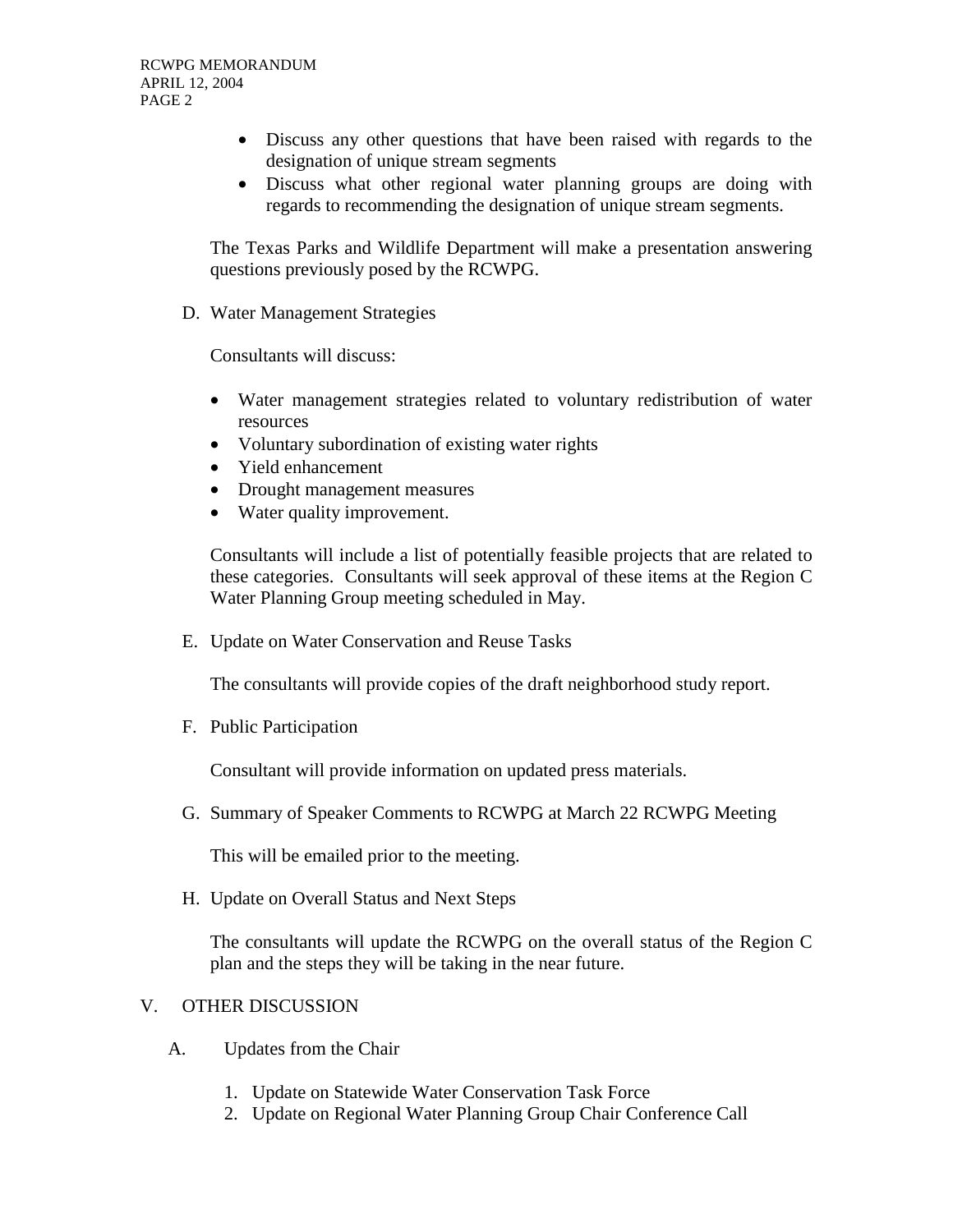- B. Report from Regional Liaisons
- C. Confirm Date and Location of Next Meeting
- D. Other Discussion
- E. Acknowledgement of Guests/Comments

## VI. ADJOURNMENT

The following items are enclosed with this memorandum:

- 1. RCWPG Agenda April 19, 2004
- 2. RCWPG Minutes March 22, 2004

If you need additional information, please contact my office at 972/442-5405.

cc: Mr. Steve Berry, Designated Alternate for Elaine Petrus Mr. Warren Brewer, Designated Alternate for Danny Vance Ms. Maebell Brown, Designated Alternate for Dale Fisseler Mr. Don Callaway, Designated Alternate for Robert Scott Ms. Sally Drews, Designated Alternate for Mary Vogelson Mr. Tim Fisher, Designated Alternate for Howard Martin Judge Derrell Hall, Designated Alternate for G. K. Maenius Mr. Kraig Kahler, Designated Alternate for Paul Phillips Mr. Charles Lively, Designated Alternate for Irvin M. Rice Mr. Jim Oliver, Designated Alternate for George Shannon Mr. Mike Rickman, Designated Alternate for Jim Parks Mr. Joe Schneider, Designated Alternate for Russell Laughlin Mr. Ron Sellman, Designated Alternate for Jerry Chapman Mr. Brett Shannon, Designated Alternate for Roy Eaton Mr. Joe Simecek, Designated Alternate for Paul Zweiacker Mr. Charlie Stringer, Designated Alternate for Robert Johnson Ms. Virginia Towles, TWDB Mr. E. W. Wesley, TDA Mr. Adam Whisenant, TPWD Mr. Curtis Campbell, Region B Representative Mr. Jim Thompson, Region D Representative Mr. Walt Sears, Region D Administrator Mr. Terry Kelley, Region G Representative Mr. David Brock, Region I Representative Mr. Tom Gooch, Freese and Nichols, Inc. Mr. Jim Nichols, Freese and Nichols, Inc. Ms. Stephanie Griffin, Freese and Nichols, Inc.